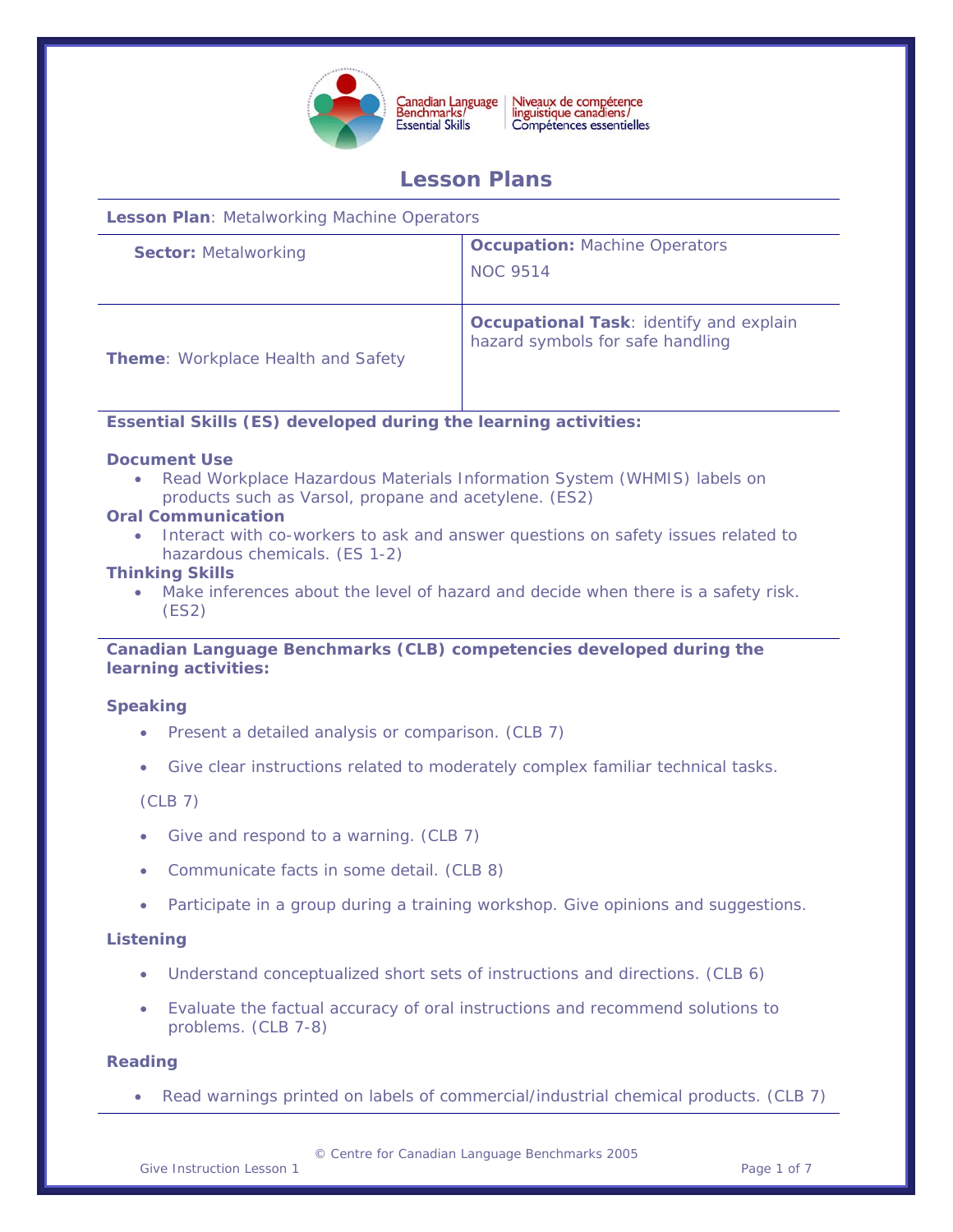

• Interpret selections from texts about safety precautions at a workplace

(e.g. WHMIS: Workplace Hazardous Materials Information System). (CLB 8)

# **Language focus**

• Read and explain graphic symbols; give directions for safe use of chemicals.

#### **Grammar**

- Use information questions conditionals and modals, short imperative statements and explanations.
- Use logical connectors (first, next, finally).

# **Vocabulary**

• WHMIS vocabulary: hazardous material, compressed gas, flammable, poisonous, toxic, chemical names as necessary.

#### **Culture**

- Explanations may be difficult to hear because of noise in the workplace.
- Employees are expected to ask questions about safety.
- Employees are expected to look out for their own safety and the safety of others.

#### **Suggested teacher resources and classroom materials needed**:

1. WHMIS symbols and information [www.utoronto.ca/safety/WHMIS/whmis9.htm](http://www.utoronto.ca/safety/WHMIS/whmis9.htm) University of Toronto

2. Good questions and answers about WHMIS ccohs.ca/oshanswers/legis/intro\_whmis.html Canadian Centre for Occupational Health and Safety

3. WHMIS VIDEO – "THE WINNING LABEL"- This animated training video introduces the basic concepts of WHMIS. It relies on visual presentation and is effective for employees who may not read or understand English.

- Animation style is amusing, practical, informative, effective
- About 9 minutes long

[www.danatec.com/pro\\_whmis\\_vid\\_twl.php](http://www.danatec.com/pro_whmis_vid_twl.php) Danatec Educational Services Ltd.

- 4. Three card sets: Pictures of WHMIS symbols, names of symbols and words that describe the symbols (ideas are included as an attachment with this lesson plan)
- 5. English only dictionaries for each pair of learners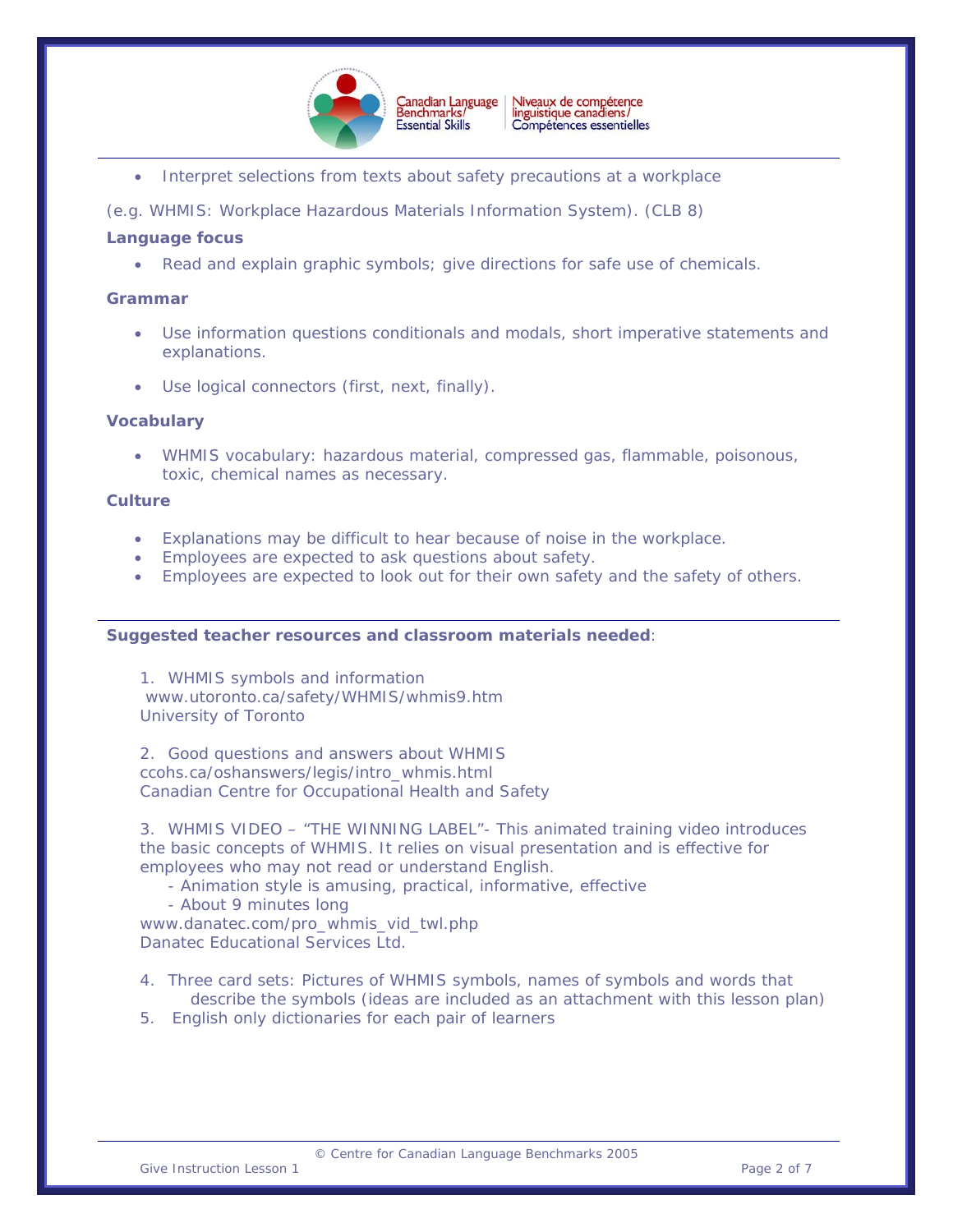

Niveaux de compétence<br>linguistique canadiens/ Canadian Language<br>Benchmarks/ Compétences essentielles

# **Estimated time for the learning activities:** 2 lessons of 2 hours each

**Learner Profile:** 

• Learners will be assembly line workers who will come with some WHMIS and safety training. They will have seen the hazard symbols on chemical labels.

#### **Learning Objectives:**

The learner will be able to:

- Read hazard symbols to obtain information about safe handling of chemicals.
- 2 Ask and answer questions to clarify understanding of the symbols and safety in the workplace.
- 3 Indicate comprehension of vocabulary related to the hazard symbols by explaining the dangers to another person.
- 4 Give directions to others about safe handling of chemical substances.
- 5 Explain what WHMIS is and why it is important.

#### **Learning activities:**

**Lesson 1** (2 hours)

- Write WHMIS on the board and brainstorm what learners already know.
- Show a photo or picture of a hazard symbol and ask questions. What is it? Why is it important? Where do you see it?
- At the worksite, go on a factory tour to identify where chemicals with hazardous symbols are. Have learners try to identify the meaning of the symbols.
- Off site bring in examples of chemicals, or pictures/photographs of chemicals that have the symbols on them. Have learners try to identify the meaning of the symbols.
- Show the video, The Winning Label, if you have it (the video is good for building respect for safety. It's about 9 minutes long) Use any of the following to reinforce the video's message:

A) Develop a board game that provides practice with vocabulary and reinforces safety message.

- B) Ask learners to generate questions based on video viewing for a partner to answer.
- C) If you don't have the video, talk about safety in the factory and why it is important. Ask learners to give examples of what dangers are in the specific parts of the factory in which they work.
- D) Ask learners to generate questions about workplace dangers for a partner. (e.g. what do I do to protect myself in the workplace? What do I do if there is a chemical spill? What do I do if I get a chemical on my skin? What should I do if gas tanks are not secure? What should I do if oxygen tanks are close to combustible materials? If you are not using the video, these questions could be class generated and class answered.
- E) In pairs, ask and answer generated questions from D.
- F) Class Discussion: Discuss what each person can do to ensure safety for themselves and others in a particular work environment. Record ideas on board or flipchart.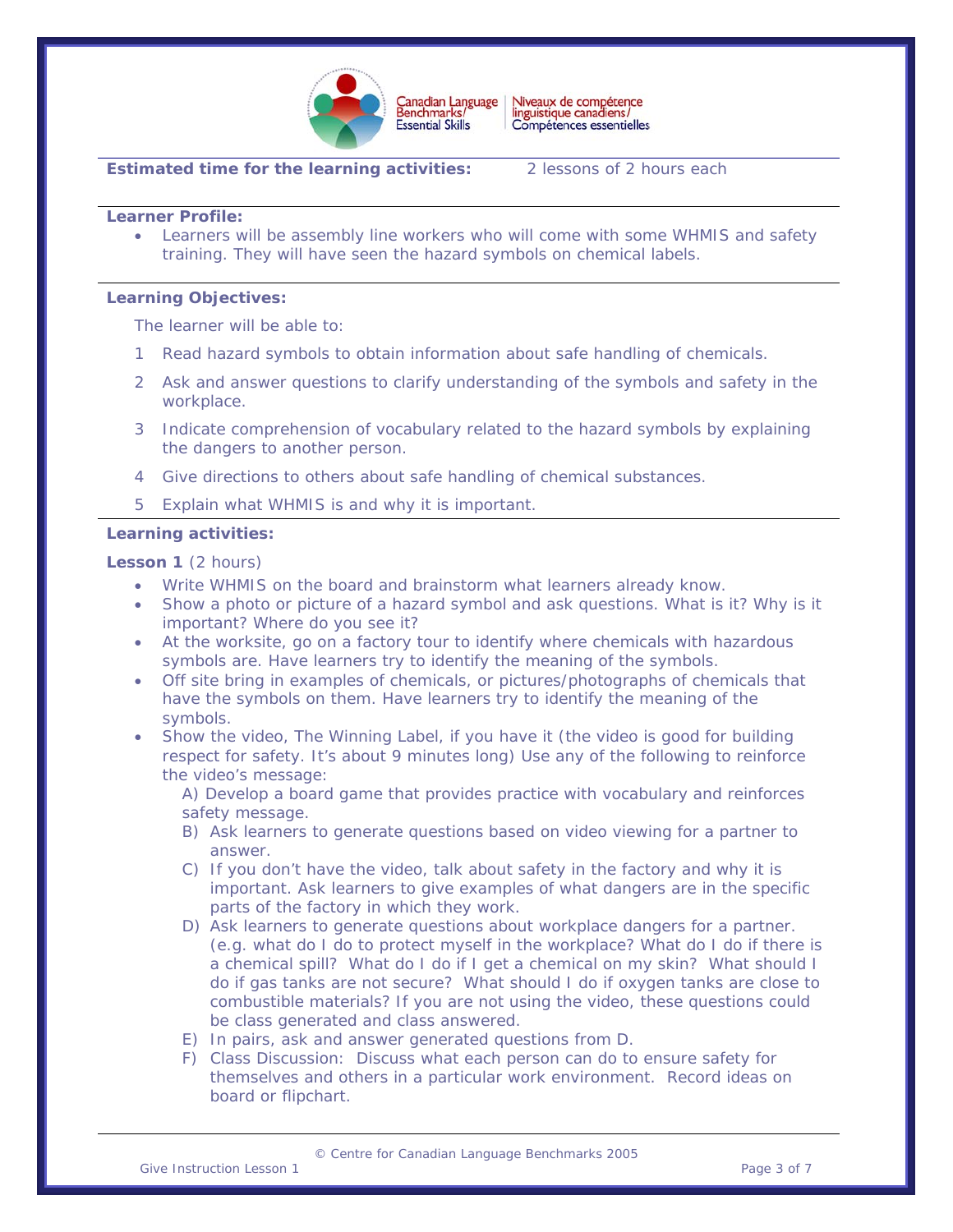

Niveaux de compétence<br>linguistique canadiens/ Compétences essentielles

**Lesson 2** (2 hours) **Reading Tasks** (1.1/2 hours)

> 1. In pairs, using the Hazard Symbol cards, learners match the symbol with the symbol name and then attempt to match the name with the information.

2. Class compiles the information into a wall chart.

3. Learners identify new vocabulary and write it on the board (or flipchart). See if anyone knows the meaning of the vocabulary.

4. Learners, working in pairs, use dictionaries to find meanings of new vocabulary. (I always tell my learners to use a 2 or 3 word meaning.) If you have access to computers, you can show them how to use an online dictionary if they don't already know how.

5. Class compiles a list of the new vocabulary with meanings (use the WHMIS lexicon).

# **Speaking Tasks** (1/2 hour)

1. Each learner is given the name or symbol of a chemical and is asked to state its danger and provide instructions for its safe handling (use imperatives and new vocabulary).

2. Use questions generated from lesson 1 (activity 2) to review meanings of symbols and safety procedures (modals).

#### **Additional and/or extension learning activities:**

If the class meets in the workplace, learners tour the factory and look for safety labels and warnings other than the ones covered in class. They then return to class and describe what labels or warnings they found, research their meaning on the WHIMIS website and discuss what potential safety hazards are implied.

If the class meets outside the workplace, learners look for safety labels in their work area and come prepared to describe what symbols they found and their meanings at the next class. They could also explain how they would instruct a co-worker about safe behaviour or handling.

#### **Evaluation:**

Learners match WHMIS labels with the correct information about the symbol and the correct symbol name on a chart. The learners can self-correct from a model and instructor double checks for accuracy.

Learners will ask and answer questions to clarify understanding of the symbols and safety in the workplace. Questions and answers will be checked for accuracy by the instructor.

**Task Writer:** Jane MacDiarmid LTC Red River College Winnipeg, MB. jmacdiarmid@rrc.mb.ca

© Centre for Canadian Language Benchmarks 2005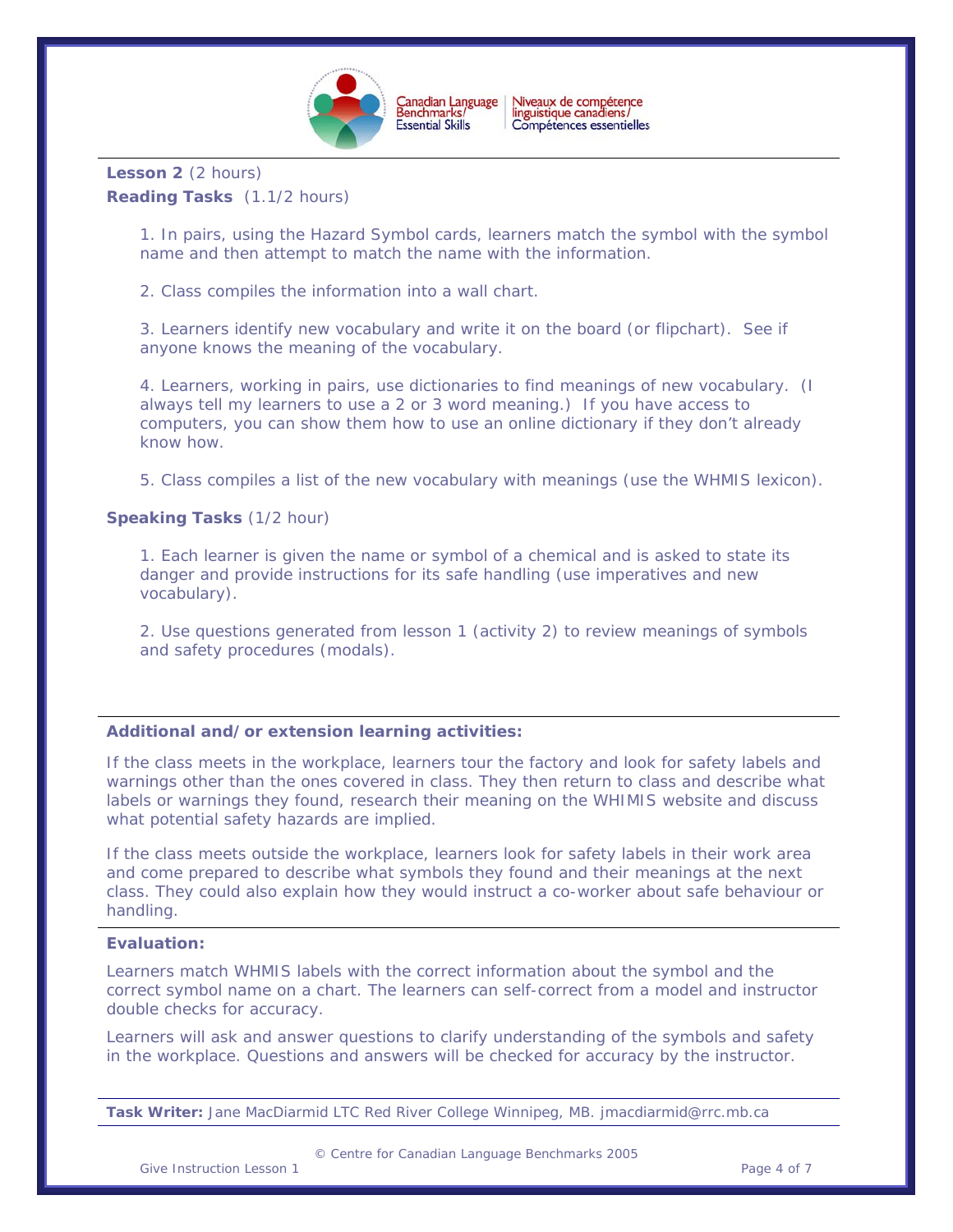

Niveaux de compétence<br>linguistique canadiens/<br>Compétences essentielles Canadian Language<br>Benchmarks/<br>Essential Skills

The copyright holder gives permission for users of the document to make copies of selected pages for not-for-sale educational purposes within their organizations. Copying for other purposes without permission is prohibited.

Centre for Canadian Language Benchmarks,

803 – 200 Elgin Street, Ottawa, ON K2G 6Z2 Ph. (613) 230-7729 Fax: (613) 230-9305 [info@language.ca](mailto:info@language.ca)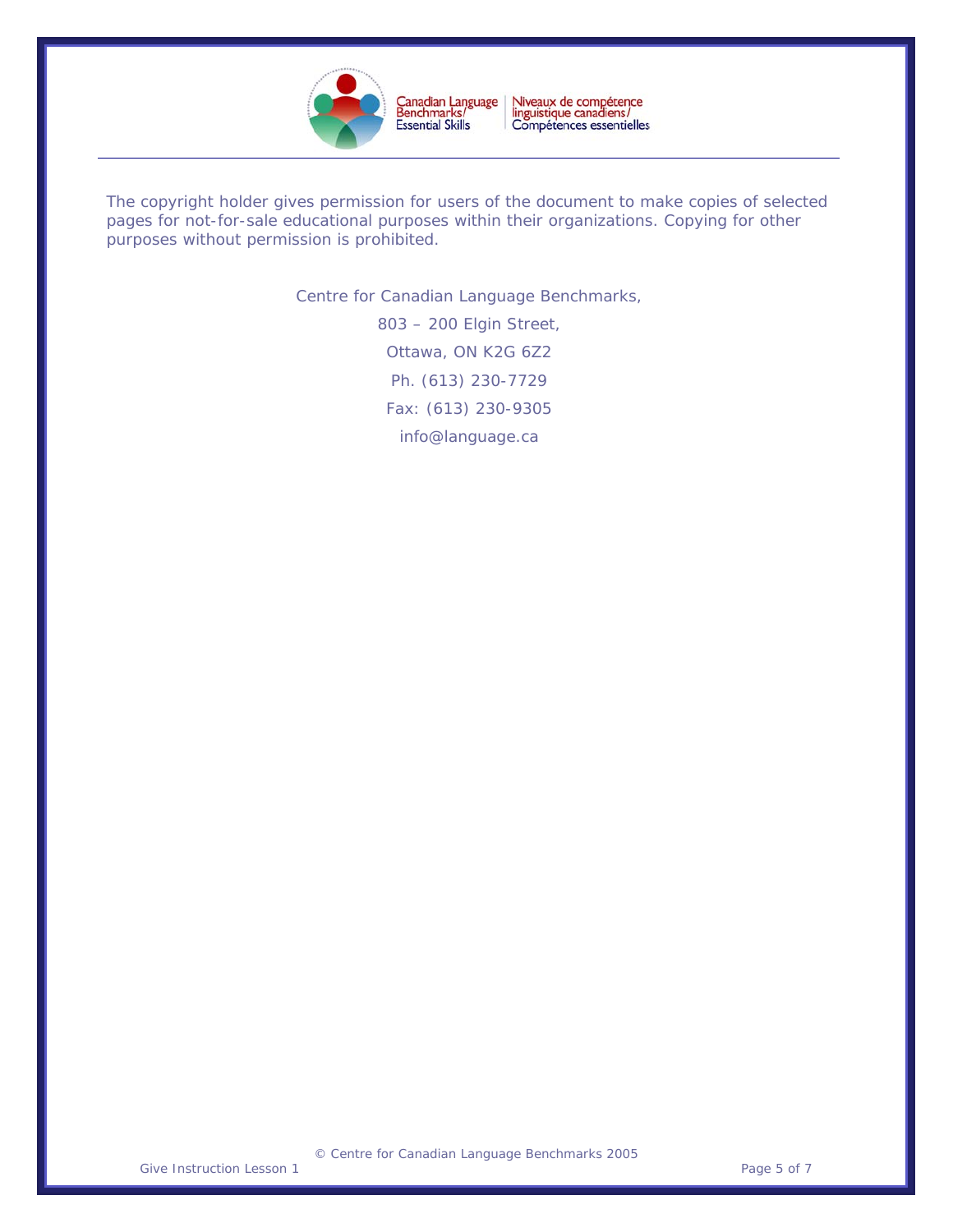

| <b>WHMIS Hazard Symbols CARDS</b> |                                                                                     |                                                                                             |
|-----------------------------------|-------------------------------------------------------------------------------------|---------------------------------------------------------------------------------------------|
|                                   | <b>COMPRESSED GAS</b>                                                               | when ruptured can<br>become a projectile                                                    |
|                                   | <b>FLAMMABLE AND</b><br><b>COMBUSTIBLE</b><br><b>MATERIAL</b>                       | will ignite and<br>continue to burn                                                         |
|                                   | <b>OXIDIZING</b><br><b>MATERIAL</b>                                                 | will release oxygen<br>causes or<br>contributes to the<br>combustion of<br>another material |
|                                   | <b>Materials Causing</b><br>Immediate and<br><b>Serious Toxic</b><br><b>Effects</b> | very toxic                                                                                  |
|                                   | <b>Materials Causing</b><br><b>Other Toxic Effects</b>                              | Examples:<br>Asbestos causes<br>cancer,<br>ammonia is an<br>irritant                        |
|                                   | Biohazardous,<br><b>Infectious Material</b>                                         | a blood sample<br>containing the<br>Hepatitis B virus                                       |
|                                   |                                                                                     |                                                                                             |